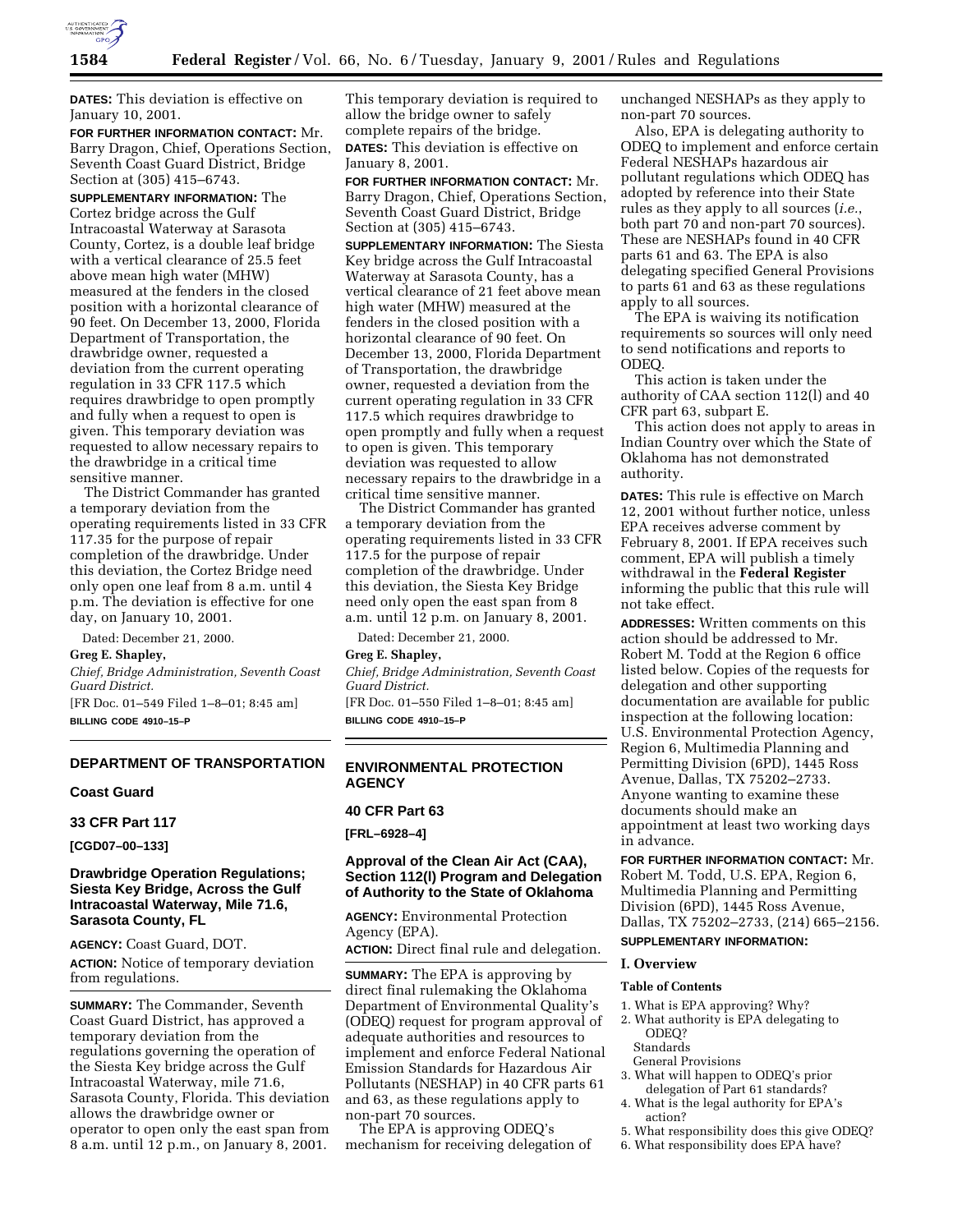- 7. What is EPA's oversight of this delegation to ODEQ?
- 8. What is the history of ODEQ's delegation requests?

9. What other authorities does ODEQ have?

- 10. Should sources submit notices to EPA or ODEQ?
- 11. What information must ODEQ provide to EPA?
- 12. How will unchanged authorities be delegated to ODEQ in the future?
- 13. What is the relationship between the Resource Conservation and Recovery Act (RCRA) and the Hazardous Waste Combustor (HWC) MACT? How does this affect delegation of this standard to ODEQ?

# **II. Final Action**

# **III. Administrative Requirements**

# **1. What Is EPA Approving? Why?**

We, the EPA, are approving ODEQ's air toxics program for non-part 70 sources and their mechanism for receiving future delegation of unchanged Federal NESHAP regulations for non-part 70 sources. The State submittal meets all section 112(l) requirements because:

• The State program is no less stringent than the Federal program. The ODEQ's rules at Oklahoma Administrative Code, subchapter 41, Control of Emissions of Hazardous and Toxic Air Contaminants, part 3, Hazardous Air Contaminants, section 252:100–41–15, adopt certain Federal

NESHAP regulations by reference, as more fully discussed in this action.

• The ODEQ has demonstrated adequate authority and resources to implement and enforce the standards.

• The schedule for implementation and compliance is sufficiently expeditious.

• The program otherwise complies with Federal guidance.

A more detailed analysis of the State's submittal pursuant to § 63.91 is in the Technical Support Document included in the docket of this rulemaking. The mechanism for future delegation of unchanged standards is described in question twelve below.

### **2. What Is EPA Delegating to ODEQ?**

#### We are delegating:

## *Specific Standards*

We are approving ODEQ's request for delegation of authority to implement and enforce specific 40 CFR parts 61 and 63, subparts for all sources, as they exist July 1, 1999. A notable exception is that we are not delegating those standards under part 61 dealing with radionuclides.

(Two tables outlining the standards requested by ODEQ and delegated by this action are found under the response to question eight, below.)

## *General Provisions*

We are approving in part ODEQ's request for delegation of authority to implement and 40 CFR part 61, subpart A and part 63, subpart A, General Provisions (for all sources). The ODEQ's rules are unchanged from the Federal provisions.

We have determined that ODEQ has sufficient resources and expertise to implement certain sections of the General Provisions. A July 10, 1998, memorandum from John Seitz 1 clarified which of the part 63 General Provisions authorities may be delegated to State agencies. On September 14, 2000 our rules were revised to outline the delegable authorities at 40 CFR 63.91(g). A guidance document2 from EPA's Office of Enforcement and Compliance clarified the part 61 discretionary authorities which were appropriate to delegate to State agencies. Granting ODEQ authority to make decisions that are not likely to be nationally significant or which do not alter the stringency of the underlying standard is in keeping with these authorities. The ODEQ should make decisions on a source-bysource basis, not on a source category basis.

Listed below are the part 61, subpart A, sections that we cannot delegate to ODEQ. We are delegating all other part 61, General Provision authorities to ODEQ.

40 CFR PART 61, SUBPART A, GENERAL PROVISIONS, AUTHORITIES WHICH MAY NOT BE DELEGATED

| Section | Authorities |
|---------|-------------|
|         | Limitation. |
|         |             |

Listed below are the part 63, subpart A, sections that we are delegating to ODEQ. Also, listed in the footnotes of the part 63 delegation table at the end of this rule are the authorities that cannot be delegated to any State or local agency which we therefore retain.

| PART 63, SUBPART A, GENERAL PROVISIONS AUTHORITIES DELEGATED TO ODEQ |  |  |  |  |  |  |
|----------------------------------------------------------------------|--|--|--|--|--|--|
|----------------------------------------------------------------------|--|--|--|--|--|--|

| Section                                                                                                            | Authorities                                                                                                                                                                                                                                                                                      |
|--------------------------------------------------------------------------------------------------------------------|--------------------------------------------------------------------------------------------------------------------------------------------------------------------------------------------------------------------------------------------------------------------------------------------------|
|                                                                                                                    | Applicability Determinations.<br>Operation and Maintenance Requirements—Responsibility for Determining Compliance.<br>Compliance with Non-Opacity Standards-Responsibility for Determining Compliance.<br>Compliance with Opacity and Visible Emissions Standards—Responsibility for Determining |
|                                                                                                                    | Compliance<br>Approval of Site-Specific Test Plans.<br>Approval of Minor Alternatives to Test Methods.<br>Approval of Intermediate Alternatives to Test Methods.<br>Approval of Shorter Sampling Times and Volumes When Necessitated by Process Variables<br>or Other Factors.                   |
|                                                                                                                    |                                                                                                                                                                                                                                                                                                  |
| <sup>1</sup> Memorandum from John Seitz, Office of Air<br>$\alpha$ is $\alpha$ in the line of the line of $\alpha$ | General Provisions Authorities to State and Local<br><sup>2</sup> "How to Review and Issue Clean Air Act"<br>$\blacksquare$                                                                                                                                                                      |

Quality Planning and Standards, dated July 10, 1998, entitled, ''Delegation of 40 CFR Part 63

Air Pollution Control Agencies.''

Applicability Determinations and Alternative Monitoring.'' EPA 305-B–99–004, February 1999.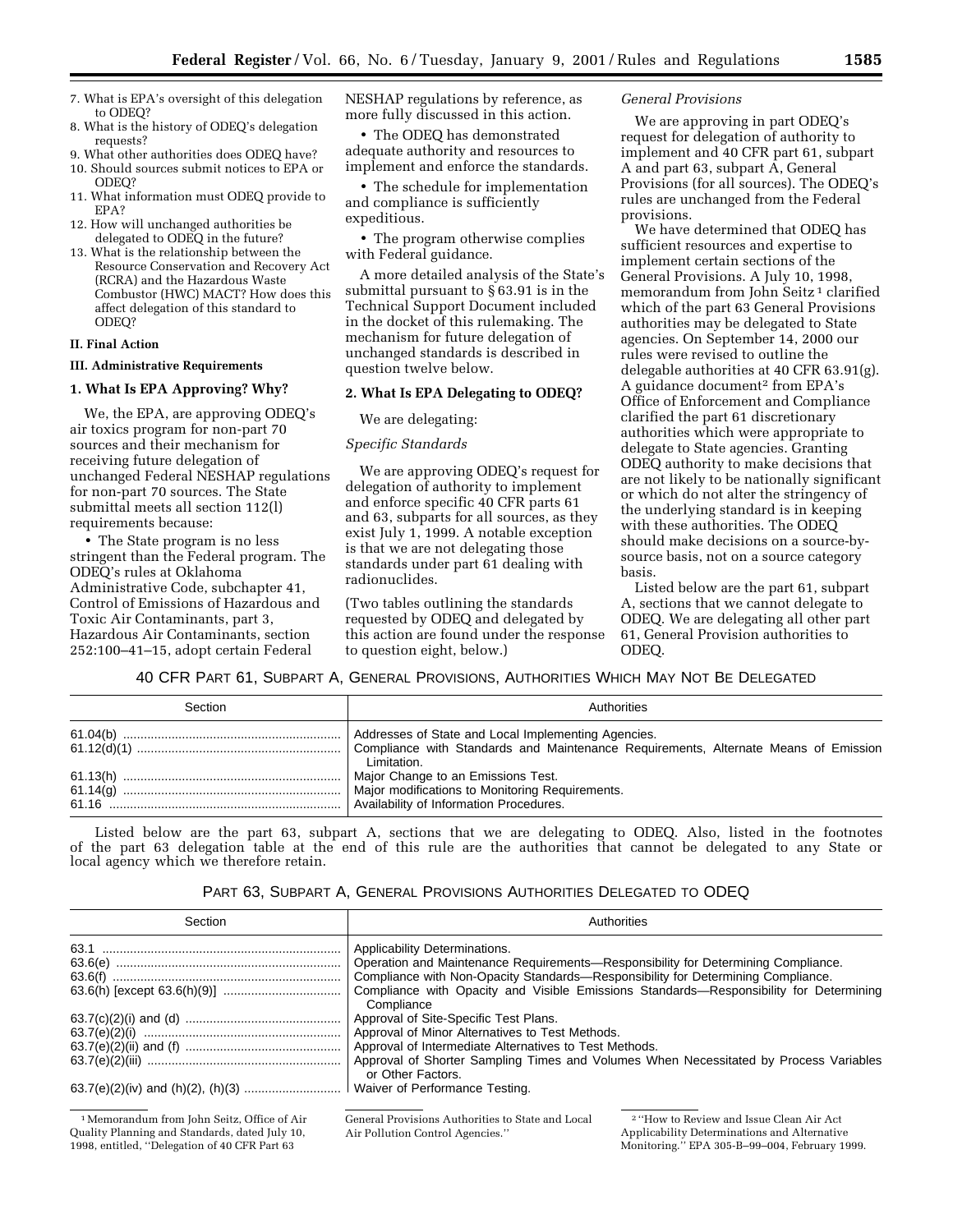# PART 63, SUBPART A, GENERAL PROVISIONS AUTHORITIES DELEGATED TO ODEQ—Continued

| Section | Authorities |
|---------|-------------|
|         |             |

For part 70 sources, semiannual and annual reports are required and this does not change that requirement. Decisions ODEQ makes, such as State applicability determinations, approval of alternatives to test methods, approval of alternatives to monitoring and approval of alternatives to recordkeeping requirements are not binding on EPA.

#### **3. What Will Happen to ODEQ's Prior Delegation of Part 61 Standards?**

In 1982, the Administrator of EPA's Dallas Regional Office delegated some authority to implement and enforce New Source Performance Standards (NSPS) and NESHAPs to ODEQ. (47 FR 17285, April 22, 1982) These standards and authorities are found in 40 CFR parts 60 and 61, respectively. Today's action will rescind and replace the NESHAP portion of that agreement only. The NSPS portion of the 1982 delegation agreement as supplemented on October 8, 1999 is not affected by this rulemaking. This delegation will cover more part 61 standards, more sources, and grant more discretionary authority to ODEQ, as discussed in the General Provision section of this document.

## **4. What Is the Legal Authority for EPA's Action?**

Section 112(l) of the CAA enables EPA to approve State air toxics programs or rules to operate in place of the Federal air toxics program or rules. 40 CFR part 63, subpart E (65 FR 55810 September 14, 2000) governs EPA's approval of State rules or programs under section 112(l).

Approval of an air toxics program is granted by EPA if we find that:

(1) The State program is ''no less stringent'' than the corresponding Federal program or rule,

(2) The State has adequate authority and resources to implement the program,

(3) The schedule for implementation and compliance is sufficiently expeditious, and

(4) The program otherwise complies with Federal guidance. Any request for subpart E approval that does not change the Federal section 112 rules must meet the criteria in 40 CFR 63.91.

The request may specify the mechanism that the State will use in the future to receive delegation of unchanged Federal section 112 standards without additional Federal rulemaking.

The procedure and criteria for requesting and receiving approval of programs or requesting delegation under section 112(l) of the CAA was initially published on November 26, 1993 in 58 FR 62262. The regulations were codified at 40 CFR part 63, subpart E. The EPA's procedures for delegating NESHAPS were modified on September 14, 2000 in 65 FR 55810. The revisions were to provide more options and expedite the approval process. These revisions did not affect the criteria and procedures for program approval and straight delegation to Oklahoma, and the State's request and our review is consistent with the regulations as revised.

## **5. What Responsibility Does This Give ODEQ?**

With this delegation, ODEQ has the primary responsibility to implement and enforce the delegated standards.

This action does not apply to areas of Indian Country over which the State of Oklahoma has not demonstrated authority. States do not have jurisdiction over Indian Country (as defined in 18 U.S.C. 1151, and referenced in 40 CFR 51.1(i)) unless specifically granted by Congress. Since the State of Oklahoma has not submitted a demonstration of authority over the Indian Country, we are limiting our approval to those areas that do not constitute Indian Country. For a more detailed discussion of Tribal authority under the Act, see 59 FR 43956, August 25, 1994 and 63 FR 7254, February 12, 1998.

#### **6. What Authority Does EPA Have?**

We retain the right, as allowed by CAA section 112(l)(7), to enforce any applicable emission standard or requirement under section 112.

The EPA Administrator has the authority to approve certain changes to, or make decisions under the General Provisions to parts 61 and 63. This

authority is in 40 CFR part 61, subpart A and 40 CFR part 63, subpart A. We are granting ODEQ some of these authorities, and retaining others, as explained with the General Provisions description. And as stated earlier, EPA is not bound by State determinations.

In addition, no authorities are delegated that require rulemaking in the **Federal Register** to implement, or where Federal overview is the only way to ensure national consistency in the application of the standards or requirements of CAA section 112.

Also, we retain any authority in an individual emission standard that may not be delegated according to provisions of the standard.

## **7. What Is EPA's Oversight of This Delegation to ODEQ?**

The EPA must oversee ODEQ's decisions to ensure the delegated authorities are being adequately implemented and enforced. We will integrate oversight of the delegated authorities into the existing mechanisms and resources for oversight currently in place.

If, during oversight, we determine that ODEQ made decisions that decreased the stringency of the delegated standards, then ODEQ should take corrective actions and the source(s) affected by the decisions would be notified. We will initiate withdrawal of the program if the corrective actions taken are insufficient.

## **8. What Is the History of ODEQ's Delegation Request?**

On March 10, 1995, we proposed to approve the State's program and mechanism for gaining delegation of unchanged section 112 standards for part 70 sources (60 FR 13092). This was included in our proposal to approve ODEQ's request for interim approval of the part 70 Operating Permit Program. On February 5, 1996, we issued final approval of the State's air toxics program and delegation mechanism for all section 112 standards under the authority of CAA section 112(1)(5) and 40 CFR 63.91 (61 FR 4224). This applies only to sources covered by the part 70 program.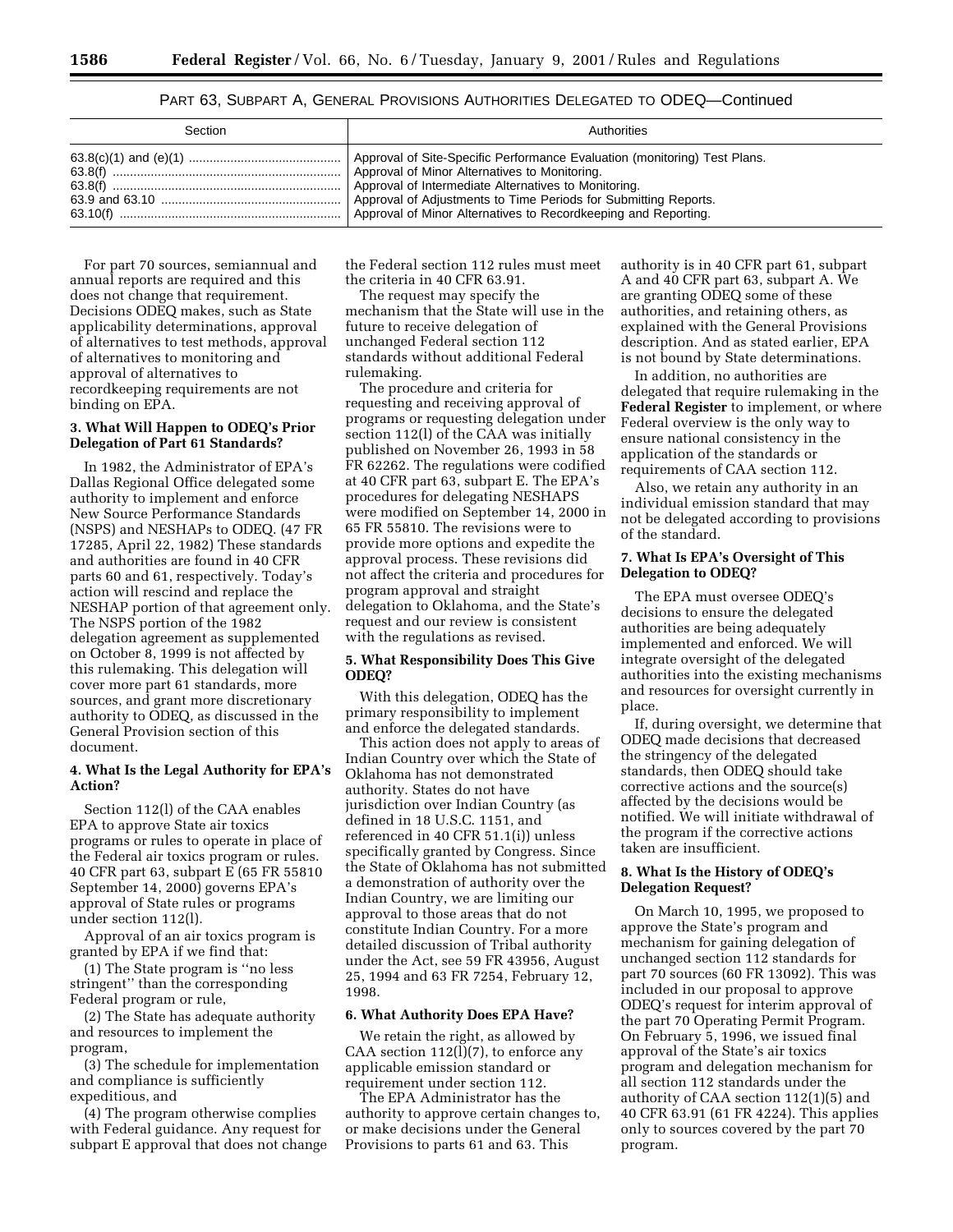We received delegation requests from ODEQ dated June 26, 1998, and May 5, 2000. These requests are for delegation of the 40 CFR parts 61 and 63 NESHAP standards adopted unchanged into Oklahoma Administrative Code Title 252 Chapter 100 Air Pollution Control Subchapter 41 Control of Emission of Hazardous and Toxic Air Contaminants.

The ODEQ requested delegation of the general provisions and emission standards listed in the tables below. These requests were made according to the requirements of 40 CFR part 63, subpart E. 58 FR 62262, November 26, 1993. This regulation, which governs EPA's approval of State rules or programs was recently revised to better

serve the needs of State and Local agencies that want to implement NESHAPs in their areas. 65 FR 55810, September 14, 2000. These revisions did not affect the criteria and procedures for program approval and straight delegation to Oklahoma, and the State's request and our review is consistent with the regulations as revised.

# TABLE 1.—NESHAP—40 CFR PART 61

| Subpart                                  | NESHAP                                                                                                                                                                                                                                                                                                                                                                                                                                     |
|------------------------------------------|--------------------------------------------------------------------------------------------------------------------------------------------------------------------------------------------------------------------------------------------------------------------------------------------------------------------------------------------------------------------------------------------------------------------------------------------|
| A ………………………………………………………………………<br>D<br>N. | <b>General Provisions.</b><br>Beryllium.<br>Beryllium Rocket Motor Firing.<br>Mercury.<br>Vinyl Chloride.<br>Equipment Leaks of Benzene.<br>Benzene Emissions from Coke By-Product Recovery Plants.<br>Asbestos.<br>Inorganic Arsenic Emissions from Glass Manufacturing Plants.<br>Inorganic Arsenic Emissions from Primary Copper Smelters.<br>Inorganic Arsenic Emissions from Arsenic Trioxide and Metallic Arsenic Production Facili- |
| V …………………………………………………………………………<br>FF     | ties.<br>Equipment Leaks.<br>Benzene Emissions from Benzene Storage Vessels.<br>Benzene Emissions from Benzene Transfer Operations.<br>Benzene Emissions from Benzene Waste Operations.                                                                                                                                                                                                                                                    |

# TABLE 2.—NESHAPS FOR SOURCE CATEGORIES—40 CFR PART 63

| Subpart                       | <b>Emission standard</b>                                                                                 |  |  |
|-------------------------------|----------------------------------------------------------------------------------------------------------|--|--|
|                               | General Provisions.                                                                                      |  |  |
|                               | Hazardous Organic NESHAP (HON)—Synthetic Organic Chemical Manufacturing Indus-                           |  |  |
|                               | try (SOCMI).                                                                                             |  |  |
|                               | HON-SOCMI Process Vents, Storage Vessels, Transfer Operations and Wastewater.                            |  |  |
|                               | HON-Equipment Leaks.                                                                                     |  |  |
|                               | HON-Certain Processes Negotiated Equipment Leak Regulation.                                              |  |  |
|                               | Coke Oven Batteries.                                                                                     |  |  |
|                               | Perchloroethylene Dry Cleaning.                                                                          |  |  |
|                               | Chromium Electroplating.                                                                                 |  |  |
|                               | Ethylene Oxide Sterilizers.                                                                              |  |  |
|                               | Industrial Process Cooling Towers.                                                                       |  |  |
|                               | Gasoline Distribution.                                                                                   |  |  |
|                               | Pulp and Paper Industry.                                                                                 |  |  |
|                               | Halogenated Solvent Cleaning.                                                                            |  |  |
|                               | Polymers and Resins I.                                                                                   |  |  |
|                               | Polymers and Resins II-Epoxy Resins and Non-Nylon Polyamides.                                            |  |  |
|                               | Secondary Lead Smelting.                                                                                 |  |  |
|                               | Marine Tank Vessel Loading.                                                                              |  |  |
|                               | Petroleum Refineries.                                                                                    |  |  |
|                               | Off-Site Waste and Recovery.                                                                             |  |  |
|                               | Magnetic Tape Manufacturing.                                                                             |  |  |
|                               | Aerospace Manufacturing and Rework.                                                                      |  |  |
|                               | Oil and Natural Gas Production.                                                                          |  |  |
|                               | Shipbuilding and Ship Repair.                                                                            |  |  |
|                               | Wood Furniture Manufacturing.                                                                            |  |  |
|                               | Printing and Publishing Industry.                                                                        |  |  |
|                               | Primary Aluminum Reduction Plants.                                                                       |  |  |
|                               | Tanks-Level 1.                                                                                           |  |  |
|                               | Containers.                                                                                              |  |  |
| QQ …………………………………………………………………  | Surface Impoundments.                                                                                    |  |  |
|                               | Individual Drain Systems.                                                                                |  |  |
|                               | Closed Vent Systems, Control Devices, Recovery Devices and Routing to a Fuel Gas<br>System or a Process. |  |  |
|                               | Equipment Leaks-Control Level 1.                                                                         |  |  |
|                               | Equipment Leaks-Control Level 2 Standards.                                                               |  |  |
|                               | Oil-Water Separators and Organic-Water Separators.                                                       |  |  |
|                               | Storage Vessels (Tanks)-Control Level 2.                                                                 |  |  |
| YY …………………………………………………………………… | Generic Maximum Achievable Control Technology Standards.                                                 |  |  |
|                               | Steel Pickling-HCI Process Facilities and Hydrochloric Acid Regeneration.                                |  |  |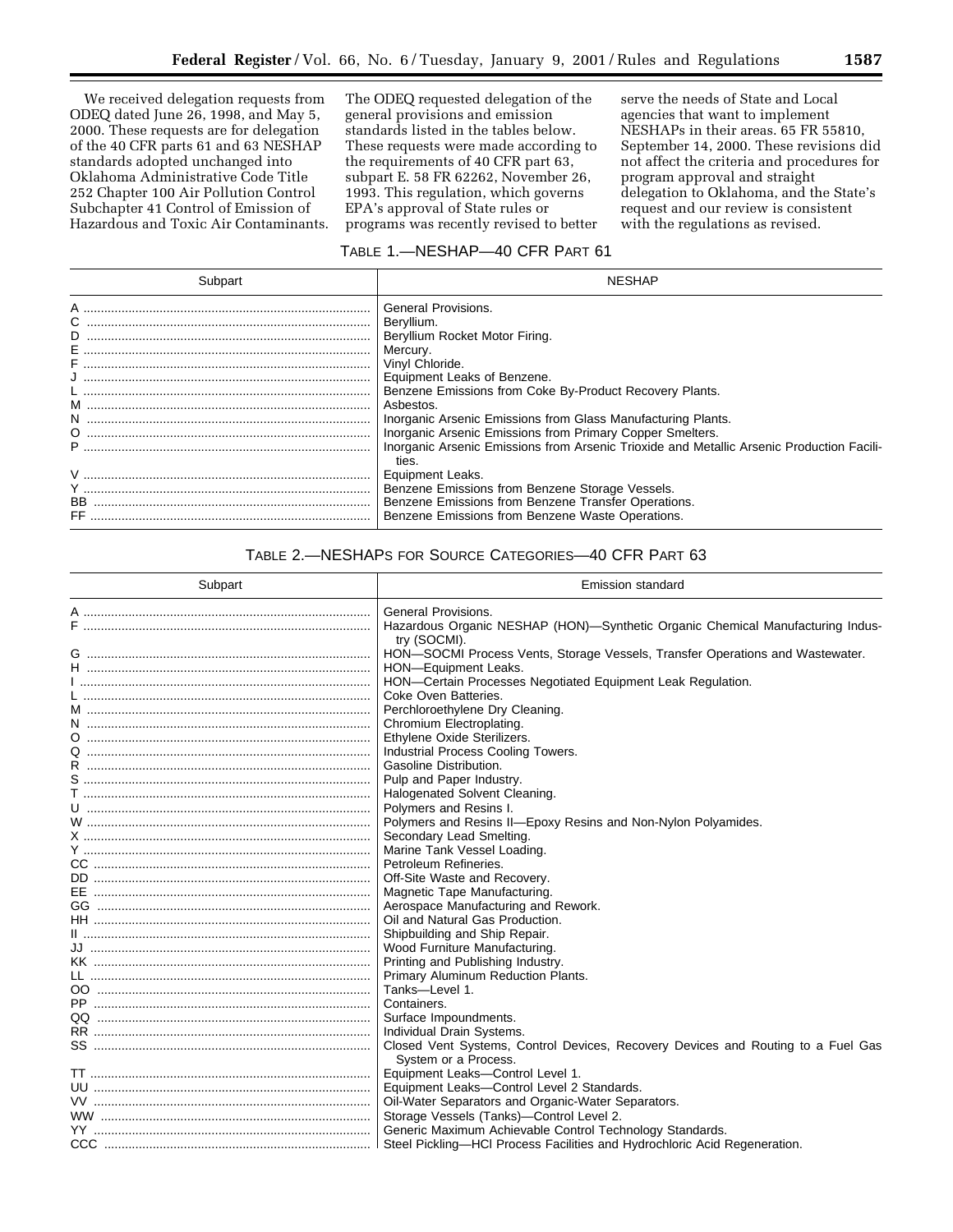| Subpart    | Emission standard                                                                                                                                                                                                                                                                                                                                                                                                       |
|------------|-------------------------------------------------------------------------------------------------------------------------------------------------------------------------------------------------------------------------------------------------------------------------------------------------------------------------------------------------------------------------------------------------------------------------|
| DDD<br>GGG | Mineral Wool Production.<br>Hazardous Waste Combustors.<br><b>Pharmaceuticals Production.</b><br>Natural Gas Transmission and Storage.<br>Flexible Polyurethane Foam Production.<br>Polymers and Resins, Group IV.<br>Portland Cement Manufacturing.<br>Pesticide Active Ingredient Production.<br>Wool Fiberglass Manufacturing.<br>Polyether Polyols Production.<br>Primary Lead Smelting.<br>Ferroalloys Production. |

# TABLE 2.—NESHAPS FOR SOURCE CATEGORIES—40 CFR PART 63—Continued

The State has asked for delegation of these standards, and we are delegating them to ODEQ, as they existed on July 1, 1999. Please see question twelve below for a discussion of how we will delegate future standards and revisions to the State.

# **9. What Other Authorities Does ODEQ Have?**

Certain General Provisions authorities are automatically granted to ODEQ as part of their part 70 Operating Permits Program approval (regardless of whether the Operating Permits Program approval is interim or final). These are 40 CFR 63.6(i)(1), ''Extension of Compliance with Emission Standards,'' and 63.5(e) and (f), ''Approval and Disapproval of Construction and Reconstruction.''3

Additionally, ODEQ's authority to grant a source a compliance extension under 40 CFR 63.6(i)(1) is not limited to delegated standards or part 70 permitted sources.

# **10. Should Sources Submit Notices to EPA or ODEQ?**

Sources within ODEQ's jurisdiction must submit notifications and reports required by the delegated NESHAPs to ODEQ, and sources do not need to send a copy to EPA. The ODEQ is the primary point of contact with respect to delegated NESHAPs. EPA Region 6 waives the requirement that notifications and reports for delegated standards be submitted to EPA in addition to ODEQ per 40 CFR 63.9(a)(4)(ii) and 63.10(a)(4)(ii).

# **11. What Information Must ODEQ Provide to EPA?**

In delegating the authority to implement and enforce these rules and in granting a waiver of EPA notification requirements, we require ODEQ to input all source information into the Aerometric Information Retrieval System (AIRS) for both point and area sources. The ODEQ must enter this information into the AIRS system and update the information by September 30 of every year. Additionally, ODEQ must also report to EPA, Region 6, all MACTRAX information on our request, which is typically semiannually. (MACTRAX provides summary data for each implemented NESHAP that EPA uses to evaluate the Air Toxics Program.) The ODEQ must provide any additional compliance related information to EPA, Region 6, Office of Compliance Assurance as necessary.

In receiving delegation for specific General Provisions authorities, ODEQ must submit to EPA, Region 6, copies of determinations issued under these authorities. For part 61, these determinations include: applicability determinations (section 61.01); determinations of construction or modification (section 61.06); approvals of construction or modification (section 61.08); Waiver of Compliance (section 61.11); Operation and Maintenance Requirements (section 61.12(c)); Waiver of Emission Test (section 61.13(h)(1)(iii) and (i)(1), (2)); Approval of Minor Alternatives to Monitoring (section 61.14(g) except section 61.14(g)(1)(ii)). For part 63, these determinations include: applicability determinations (§ 63.1); approval/disapprovals of construction and reconstruction (§ 63.5(e) and (f)); approval/disapprovals of compliance extensions (§ 63.6(i)(1)); approval of shorter sampling times and volumes (§ 63.7(e)(2)(iii)); waiver of performance testing (§ 63.7(e)(2)(iv) and (h)(2), (3)); approval of adjustments to time periods for submitting reports (§§ 63.9 and 63.10); approvals/ disapprovals of minor (§ 63.7(e)(2)(i)) or intermediate (§ 63.7(e)(2)(ii) and (f)) alternative test methods; approvals/ disapprovals of minor or intermediate

alternative monitoring methods (§ 63.8(f)); and approvals/disapprovals of minor alternatives to recordkeeping and reporting (§ 63.10(f)). The ODEQ must also forward to EPA, Region 6, copies of any notifications received under § 63.6(h)(7)(ii) regarding the use of a continuous opacity monitoring system.

Additionally, EPA's Emission Measurement Center of the Emissions Monitoring and Analysis Division must receive copies of any approved intermediate changes to test methods or monitoring. (Please note that intermediate changes to test methods must be demonstrated as equivalent through the procedures set out in EPA method 301.) This information on approved intermediate changes to test methods and monitoring will be used to compile a database of decisions that will be accessible to State and local agencies and EPA Regions for reference in making future decisions. (For definitions of major, intermediate and minor alternative test methods or monitoring methods, see 40 CFR 63.90). The ODEQ should forward these intermediate test methods or monitoring changes via mail or facsimile to: Chief, Source Categorization Group A, U.S. EPA (MD–19), Research Triangle Park, NC 27711, Facsimile telephone number: (919) 541–1039.

### **12. How Will Unchanged Authorities Be Delegated to ODEQ in the Future?**

In the future, for all sources, ODEQ will only need to send a letter of request to EPA, Region 6, for those NESHAP regulations that the State has adopted by reference with proof of its regulatory authority. We will respond in writing to the request stating that the request for delegation is either granted or denied. If a request is approved, the effective date of the delegation will be the date of our response letter. A document of the delegation will be published in the **Federal Register** to inform the public and affected sources of the delegation

<sup>3</sup>Sections 112(i) (1) and (3) state that ''Extension of Compliance with Emission Standards'' and ''Approval and Disapproval of Construction and Reconstruction'' can be implemented by the ''Administrator (or a State with a permit program

approved under Title V).''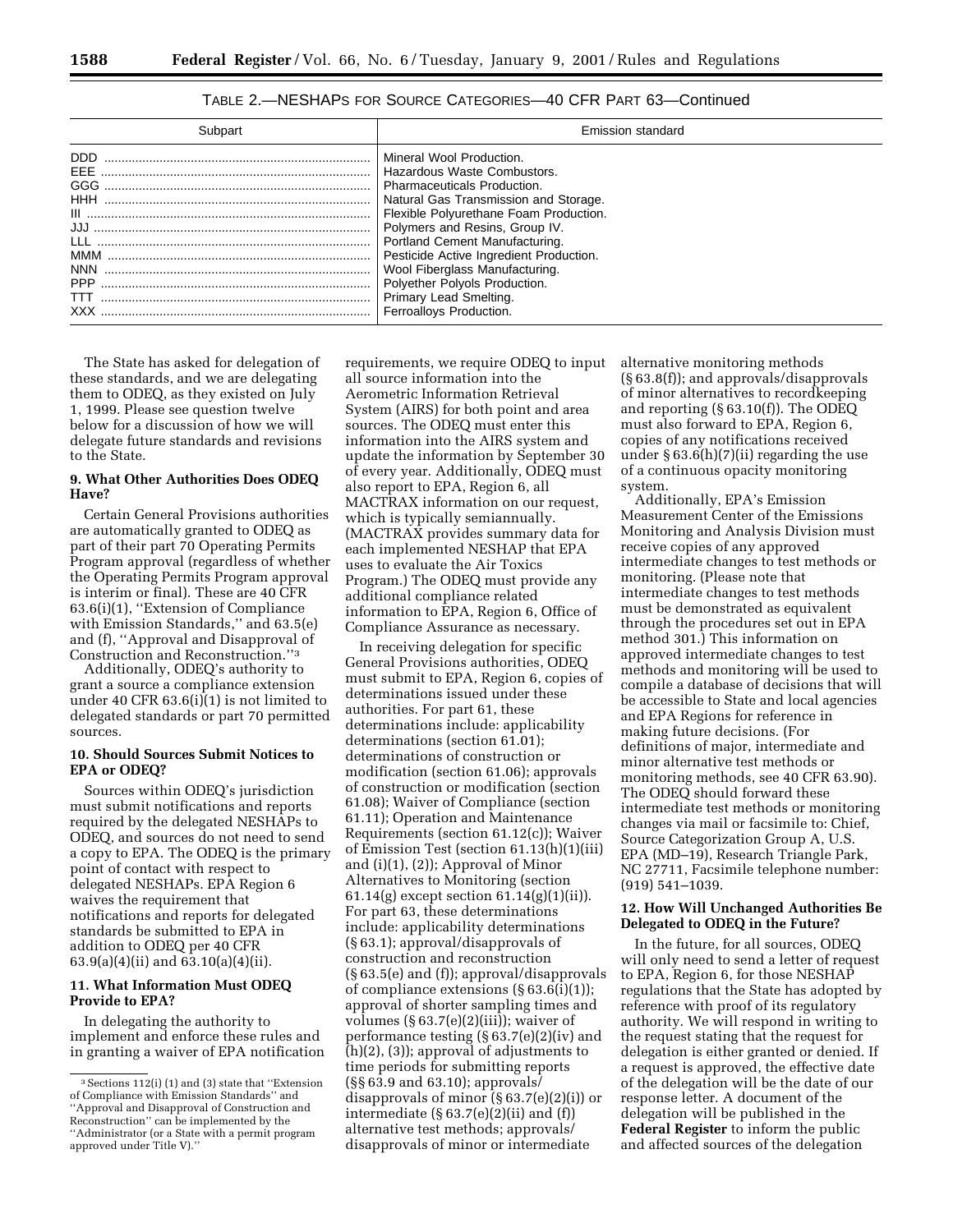and to indicate where source notifications and reports should be sent.

Furthermore, ODEQ intends to update their adoptions by reference of 40 CFR parts 61 and 63 standards and request updated delegation annually, as current standards are revised and new standards are promulgated.

# **13. What Is the Relationship Between the Resource Conservation and Recovery Act (RCRA) and the Hazardous Waste Combustor (HWC) MACT? How Does This Affect Delegation of This Standard to ODEQ?**

As part of today's rule, we are delegating, under the CAA, implementation and enforcement authority for the Hazardous Waste Combustor MACT to ODEQ. Many of the sources subject to the HWC MACT are also subject to the RCRA permitting requirements. We expect air emissions and related operating requirements found in the HWC MACT will be included in part 70 permits issued by ODEQ. However, RCRA permits will still be required for all other aspects of the combustion unit and the facility that are governed by RCRA (*e.g.,* corrective action, general facility standards, other combustor-specific concerns such as materials handling, risk-based emissions limits and operating requirements, as appropriate and other hazardous waste management units).4 See the HWC MACT rule preamble discussion on the interrelationship of the MACT rule with the RCRA Omnibus provision and site specific risk assessments at 64 FR 52828, pages 52839–52843, September 30, 1999, and the RCRA Site-Specific Risk Assessment Policy for Hazardous

Waste Combustion Facilities dated June, 2000 for more information.

### **II. Final Action**

The public was provided the opportunity to comment on the proposed approval of the program and mechanism for delegation of section 112 standards, as apply to part 70 sources, on March 10, 1995. 60 FR 13088. The EPA received public comments on that proposal and responded to them in the February 5, 1996, **Federal Register**. 61 FR 4220. In this action, the public is given an opportunity to comment on the program and mechanism for the State to gain delegation of these standards as they apply to non-part 70 sources. However, the Agency views the approval of these requests as a noncontroversial action and anticipates no adverse comments. Therefore, EPA is publishing this rule without prior proposal. However, in the Proposed Rules section of today's **Federal Register** publication, EPA is publishing a separate document that will serve as the proposal to approve the program and delegation of authority described in this action if adverse comments are received. This action will be effective March 9, 2001 without further notice unless the Agency receives relevant adverse comments by February 7, 2001.

If EPA receives adverse comments, we will publish a timely withdrawal in the **Federal Register** informing the public the rule will not take effect. We will address all public comments in a subsequent final rule based on the proposed rule. The EPA will not institute a second comment period on this action. Any parties interested in commenting must do so at this time.

#### **III. Administrative Requirements**

#### *A. Executive Order 12866*

The Office of Management and Budget has exempted this regulatory action from Executive Order 12866, entitled ''Regulatory Planning and Review.''

### *B. Executive Order 13045*

Protection of Children from Environmental Health Risks and Safety Risks (62 **Federal Register** 19885, April 23, 1997), applies to any rule that: (1) Is determined to be ''economically significant'' as defined under Executive Order 12866, and (2) concerns an environmental health or safety risk that EPA has reason to believe may have a disproportionate effect on children. If the regulatory action meets both criteria, the Agency must evaluate the environmental health or safety effects of the planned rule on children, and explain why the planned regulation is

preferable to other potentially effective and reasonably feasible alternatives considered by the Agency.

This rule is not subject to Executive Order 13045 because it is not economically significant and does not involve decisions intended to mitigate environmental health or safety risks.

### *C. Executive Order 13084*

Under Executive Order 13084, EPA may not issue a regulation that is not required by statute, that significantly affects or uniquely affects the communities of Indian tribal governments, and that imposes substantial direct compliance costs on those communities, unless the Federal government provides the funds necessary to pay the direct compliance costs incurred by the tribal governments, or EPA consults with those governments. If EPA complies by consulting, Executive Order 13084 requires EPA to provide to the Office of Management and Budget, in a separately identified section of the preamble to the rule, a description of the extent of EPA's prior consultation with representatives of affected tribal governments, a summary of the nature of their concerns, and a statement supporting the need to issue the regulation. In addition, Executive Order 13084 requires EPA to develop an effective process permitting elected officials and other representatives of Indian tribal governments ''to provide meaningful and timely input in the development of regulatory policies on matters that significantly or uniquely affect their communities.''

Today's rule does not significantly or uniquely affect the communities of Indian tribal governments. This action does not involve or impose any requirements that affect Indian Tribes. Accordingly, the requirements of section 3(b) of Executive Order 13084 do not apply to this rule.

#### *D. Executive Order 13132*

Federalism (64 **Federal Register** 43255, August 10, 1999) revokes and replaces Executive Orders 12612 (Federalism) and 12875 (Enhancing the Intergovernmental Partnership). Executive Order 13132 requires EPA to develop an accountable process to ensure ''meaningful and timely input by State and local officials in the development of regulatory policies that have federalism implications.'' ''Policies that have federalism implications'' is defined in the Executive Order to include regulations that have ''substantial direct effects on the States, on the relationship between the national government and the States, or on the

<sup>4</sup>EPA promulgated the HWC MACT (40 CFR part 63, subpart EEE) under the joint authority of the (CAA) and (RCRA). Before this rule went in to effect, the air emissions from these sources were primarily regulated under the authority of RCRA. See 40 CFR parts 264, 265, 266, and 270. With the release of HWC MACT, the air emissions are now regulated under both CAA and RCRA. Even though both statutes give EPA the authority, we determined that having the emissions standards and permitting requirements in both sets of implementing regulations would be duplicative. For this reason, using the authority provided by section 1006(b) of RCRA, EPA deferred the RCRA requirements for the HWC emission controls to the CAA requirements of 40 CFR part 63, subpart EEE. After a facility has demonstrated compliance with the HWC MACT, the RCRA waste management standards for air emissions from these units will no longer apply, with the exception of 3005(c)(3) of RCRA, which requires that each RCRA permit contain the terms and conditions necessary to protect human health and the environment. Under this provision of RCRA, if a regulatory authority determines that more stringent conditions that the HWC MACT are necessary to protect human health and the environment for a particular facility, then that regulatory authority may impose those conditions in the facility's RCRA permit.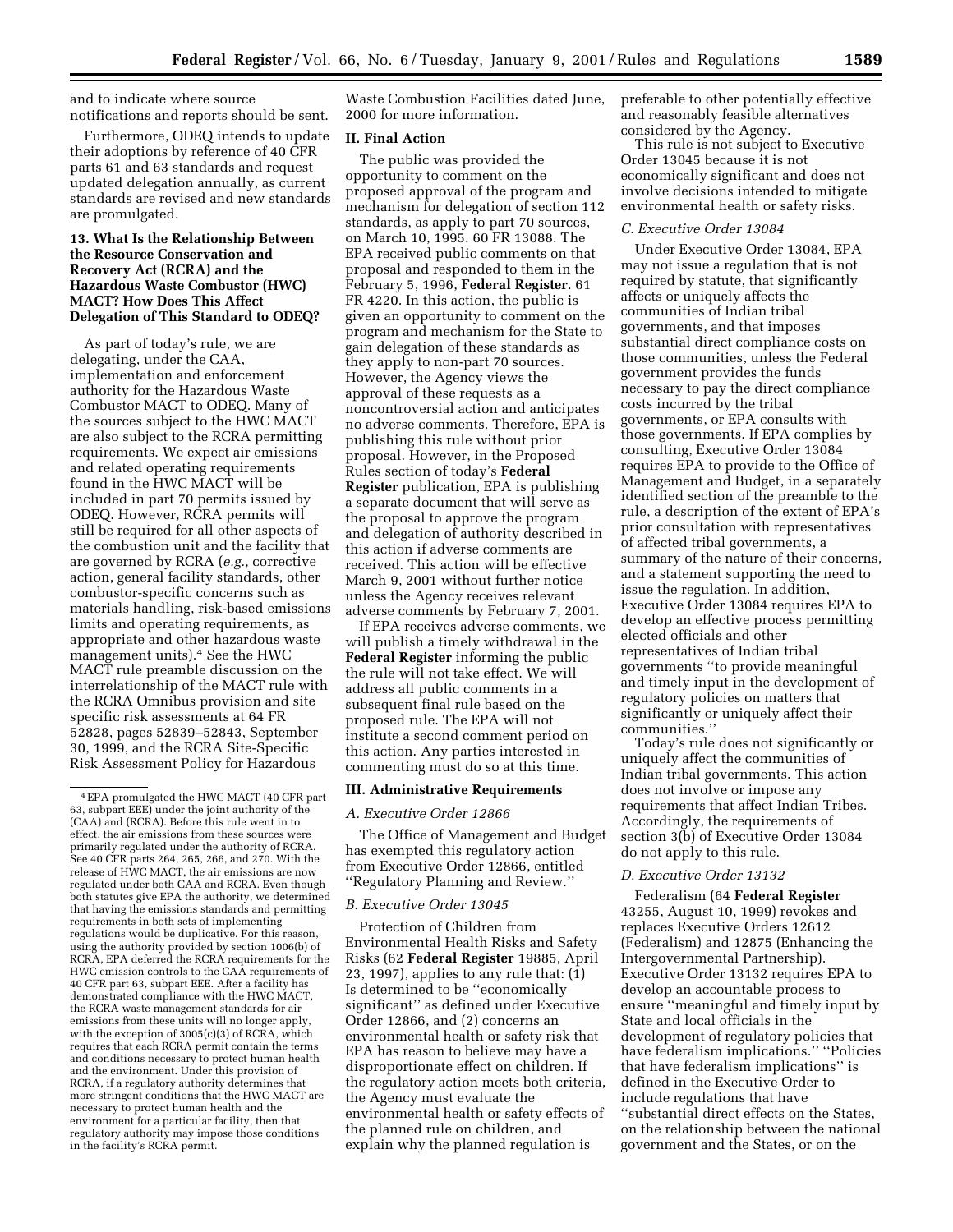**1590 Federal Register** / Vol. 66, No. 6 / Tuesday, January 9, 2001 / Rules and Regulations

distribution of power and responsibilities among the various levels of government.'' Under Executive Order 13132, EPA may not issue a regulation that has federalism implications, that imposes substantial direct compliance costs, and that is not required by statute, unless the Federal government provides the funds necessary to pay the direct compliance costs incurred by State and local governments, or EPA consults with State and local officials early in the process of developing the proposed regulation. The EPA also may not issue a regulation that has federalism implications and that preempts State law unless the Agency consults with State and local officials early in the process of developing the proposed regulation.

This rule does not have federalism implications. It will not have substantial direct effects on the States, on the relationship between the national government and the States, or on the distribution of power and responsibilities among the various levels of government, as specified in Executive Order 13132, because it merely approves a State program and rules implementing a Federal standard, and does not alter the relationship or the distribution of power and responsibilities established in the CAA. Thus, Executive Order 13132 does not apply to this rule. Although section 6 of the Executive Order does not apply to this rule, EPA did consult with State officials in developing this rule, and this rule is in response to the State's delegation request.

#### *E. Regulatory Flexibility*

The Regulatory Flexibility Act generally requires an agency to conduct a regulatory flexibility analysis of any rule subject to notice and comment rulemaking requirements unless the agency certifies that the rule will not have a significant economic impact on a substantial number of small entities. Small entities include small businesses, small not-for-profit enterprises, and small governmental jurisdictions.

This rule will not have a significant impact on a substantial number of small entities because delegation of authority to implement and enforce unchanged Federal standards under section 112(l) of the CAA does not create any new requirements, but simply transfers primary implementation authorities to the State. Therefore, because this action does not impose any new requirements, the Administrator certifies that this action will not have a significant economic impact on a substantial number of small entities.

#### *F. Unfunded Mandates*

Under section 202 of the Unfunded Mandates Reform Act of 1995 (''Unfunded Mandates Act''), signed into law on March 22, 1995, EPA must prepare a budgetary impact statement to accompany any proposed or final rule that includes a Federal mandate that may result in estimated costs to State, local, or tribal governments in the aggregate; or to the private sector, of \$100 million or more. Under section 205, EPA must select the most costeffective and least burdensome alternative that achieves the objectives of the rule and is consistent with statutory requirements. Section 203 requires EPA to establish a plan for informing and advising any small governments that may be significantly or uniquely impacted by the rule.

The EPA has determined that the approval action promulgated does not include a Federal mandate that may result in estimated costs of \$100 million or more to either State, local, or tribal governments in the aggregate, or to the private sector. This Federal action approves pre-existing requirements under State or local law, and imposes no new requirements. Accordingly, no additional costs to State, local, or tribal governments, or to the private sector, result from this action.

# *G. National Technology Transfer and Advancement Act*

Section 12 of the National Technology Transfer and Advancement Act (NTTAA) of 1995 requires Federal agencies to evaluate existing technical standards when developing a new regulation. To comply with NTTAA, EPA must consider and use ''voluntary consensus standards'' (VCS) if available and applicable when developing programs and policies unless doing so would be inconsistent with applicable law or otherwise impractical.

The EPA believes that VCS are inapplicable to this action. Today's action does not require the public to perform activities conducive to the use of VCS.

#### *H. Executive Order 12898*

This rule does not involve special consideration of Environmental Justice related issues as required by Executive Order 12898 (59 FR 7629, February 16,1994).

# *I. Executive Order 12988*

As required by section 3 of Executive Order 12988 (61 FR 4729, February 7, 1996), in issuing this rule, EPA has taken the necessary steps to eliminate drafting errors and ambiguity, minimize potential litigation, and provide a clear legal standard for affected conduct.

#### **J. Executive Order 12630**

The EPA has complied with Executive Order 12630 (53 FR 8859, March 15, 1988) by examining the takings implications of the rule in accordance with the ''Attorney Generals Supplemental Guidelines for the Evaluation of Risk and Avoidance of Unanticipated Takings'' issued under the Executive Order.

#### **K. Paperwork Reduction**

This rule does not impose an information collection burden under the provisions of the Paperwork Reduction Act of 1995 (44 U.S.C. 3501 *et seq.*).

# **L. Submission to Congress and the Comptroller General**

The Congressional Review Act, 5 U.S.C. 801 *et seq.*, as added by the Small Business Regulatory Enforcement Fairness Act of 1996, generally provides that before a rule may take effect, the agency promulgating the rule must submit a rule report, which includes a copy of the rule, to each House of the Congress and to the Comptroller General of the United States. The EPA will submit a report containing this rule and other required information to the U.S. Senate, the U.S. House of Representatives, and the Comptroller General of the United States prior to publication of the rule in the **Federal Register.** A major rule cannot take effect until 60 days after it is published in the **Federal Register.** This action is not a ''major rule'' as defined by 5 U.S.C. 804(2). This rule will be effective March 12, 2001 unless EPA receives adverse written comments by February 8, 2001.

### **M. Petitions for Judicial Review**

Under section 307(b)(1) of the CAA, petitions for judicial review of this action must be filed in the United States Court of Appeals for the appropriate circuit by March 12, 2001. Filing a petition for reconsideration by the Administrator of this final rule does not affect the finality of this rule for the purposes of judicial review nor does it extend the time within which a petition for judicial review may be filed, and shall not postpone the effectiveness of such rule or action. This action may not be challenged later in proceedings to enforce its requirements. (*See* section 307(b)(2).)

#### **List of Subjects in 40 CFR Part 63**

Environmental protection, Air pollution control, Hazardous substances, Intergovernmental relations,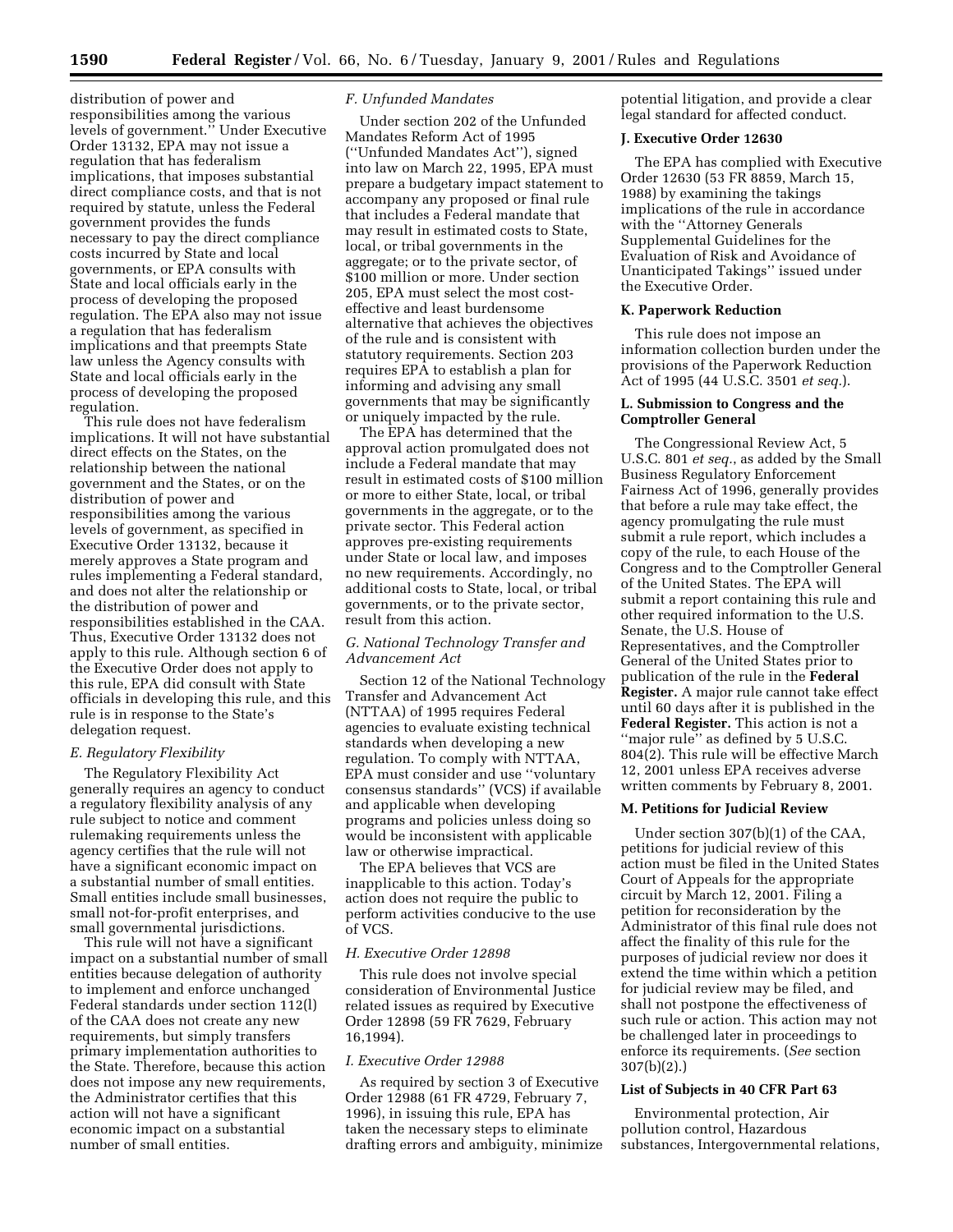Reporting and recordkeeping requirements.

Dated: December 21, 2000.

# Lynda F. Carroll,

 $\overline{\phantom{0}}$  $\overline{a}$ 

Acting Regional Administrator, Region 6. Title 40, chapter I, part 63 of the CFR is amended as follows:

# Part 63-[Amended]

1. The authority citation for Part 63 continues to read as follows:

Authority: 42 U.S.C. 7401, et seq.

# **Subpart E-Approval of State Programs and Delegation of Federal Authorities**

2. Section 63.99 is amended by adding paragraph (a)(36) to read as follows:

# § 63.99 Delegated Federal Authorities

**DELEGATION STATUS FOR PART 63 STANDARDS-OKLAHOMA** 

(a) \* \* \*

# (36) Oklahoma.

(i) The following table lists the specific part 63 standards that have been delegated unchanged to the State of Oklahoma for all sources. The (X) symbol is used to indicate each subpart that has been delegated.

| Subpart                    |                                                                                  | ODEQ <sup>1</sup> |
|----------------------------|----------------------------------------------------------------------------------|-------------------|
| A ……………………………………………………………… |                                                                                  | X                 |
|                            | Early Reductions.                                                                |                   |
|                            |                                                                                  | Х                 |
| G ……………………………………………………………  | HON-SOCMI Process Vents, Storage Vessels, Transfer Operations and Wastewater     | Х                 |
|                            |                                                                                  | X                 |
|                            |                                                                                  | Х                 |
|                            |                                                                                  | X                 |
|                            |                                                                                  | Х                 |
|                            |                                                                                  | X                 |
| O                          |                                                                                  | Х                 |
|                            |                                                                                  | Х                 |
|                            |                                                                                  | х                 |
|                            |                                                                                  | Х                 |
|                            |                                                                                  | X                 |
|                            |                                                                                  | X                 |
|                            |                                                                                  | X                 |
|                            |                                                                                  | X                 |
|                            |                                                                                  | X                 |
|                            |                                                                                  | Х                 |
|                            |                                                                                  | X                 |
|                            |                                                                                  | X                 |
|                            |                                                                                  | X                 |
|                            |                                                                                  | Х                 |
|                            |                                                                                  | X                 |
|                            |                                                                                  | Х                 |
|                            |                                                                                  | X                 |
| LL ………………………………………………………   |                                                                                  | X                 |
|                            |                                                                                  | Х                 |
|                            |                                                                                  | X                 |
|                            |                                                                                  | Х                 |
| RR …………………………………………………………  |                                                                                  | Х                 |
| SS …………………………………………………     | Closed Vent Systems, Control Devices, Recovery Devices and Routing to a Fuel Gas | X                 |
|                            | System or a Process.                                                             |                   |
|                            |                                                                                  | X                 |
|                            |                                                                                  | Х                 |
|                            |                                                                                  | X                 |
|                            |                                                                                  | Х                 |
|                            |                                                                                  | Х                 |
|                            | Steel Pickling-HCI Process Facilities and Hydrochloric Acid Regeneration         | X                 |
|                            |                                                                                  | Х                 |
|                            |                                                                                  | X                 |
|                            |                                                                                  | X                 |
|                            |                                                                                  | X                 |
|                            |                                                                                  | X                 |
|                            |                                                                                  | X                 |
| LLL ………………………………………………………… |                                                                                  | Х                 |
|                            |                                                                                  | X                 |
|                            |                                                                                  | X                 |
| <b>PPP</b>                 |                                                                                  | X                 |
|                            |                                                                                  | X                 |
|                            |                                                                                  | X                 |

<sup>1</sup> Oklahoma Department of Environmental Quality.

<sup>2</sup> Authorities which may not be delegated include: 63.6(g); 63.6(h)(9); 63.7(e)(2)(ii) and (f) for approval of major alternatives to test methods; 63.8(f) for approval of major alternatives to monitoring; and all authorities identified in the subparts (i.e., under "Delegation of Authority") that cannot be delegated.